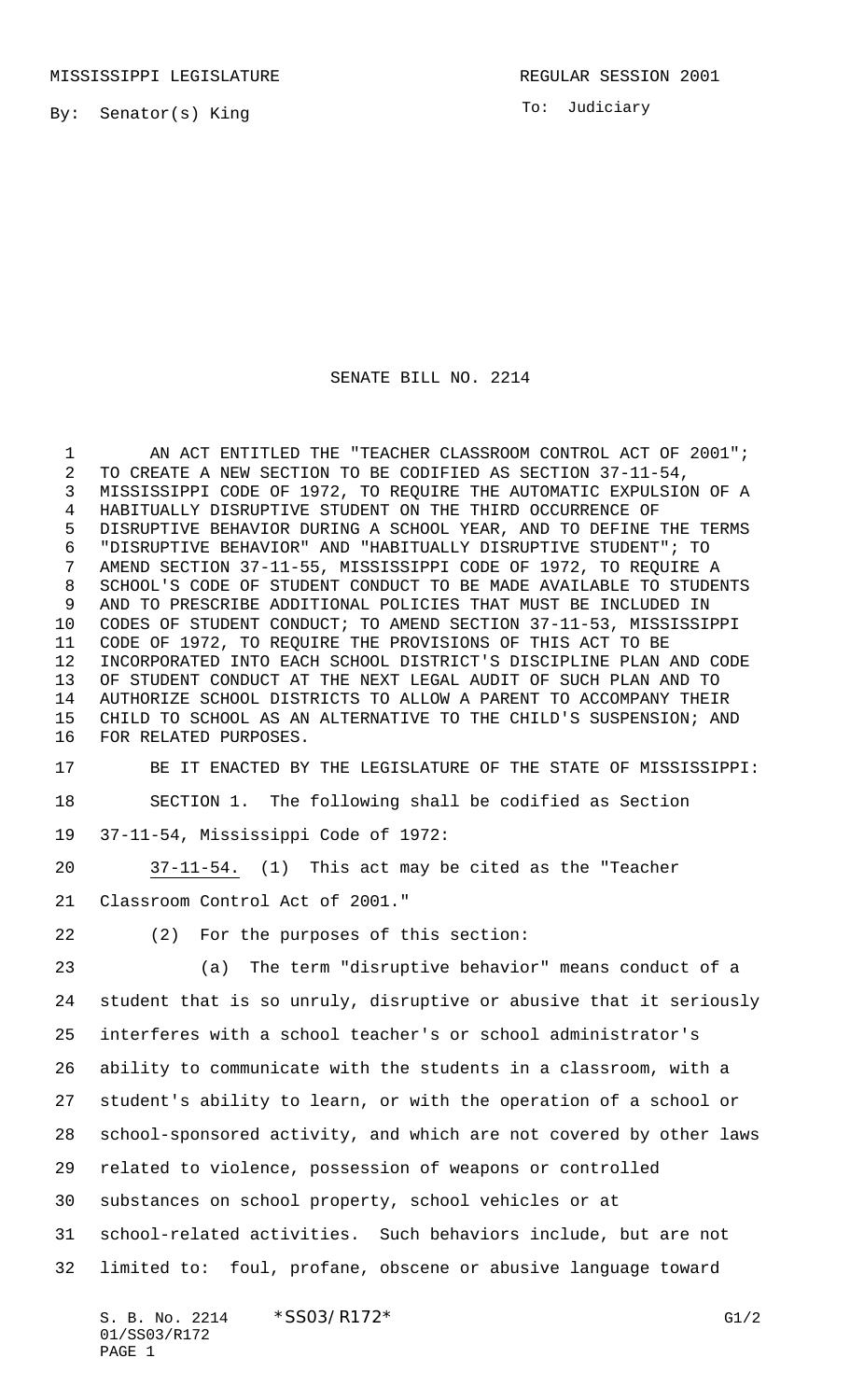teachers or other school employees; defiance, ridicule or verbal attack of a teacher; and willful, deliberate and overt acts of disobedience of the directions of a teacher; and

 (b) The term "habitually disruptive student" means a student who has caused disruption in a classroom, on school property or vehicles or at a school-related activity on more than two (2) occasions during a school year, because of disruptive behavior that was initiated, willful and overt on the part of the student and which required the attention of school personnel to deal with the disruption. However, no student shall be declared to be a habitually disruptive student before the development of a remedial discipline plan for the student in accordance with the code of student conduct and discipline plans of the school district.

 (3) Any student for whom a remedial discipline plan is developed by the school principal and reporting teacher who does not comply with the plan shall be a habitually disruptive student subject to automatic expulsion on the occurrence of the third act of disruptive behavior during a school year.

 SECTION 2. Section 37-11-55, Mississippi Code of 1972, is amended as follows:

 37-11-55. The local school board shall adopt and make available to all teachers, school personnel, students and parents or guardians, at the beginning of **\* \* \*** each school year **\* \* \***, a code of student conduct developed in consultation with teachers, school personnel, students and parents or guardians. The code shall be based on the rules governing student conduct and discipline adopted by the school board and shall be made available at the school level in the student handbook or similar publication. The code shall include, but not be limited to: (a) Specific grounds for disciplinary action under the school district's discipline plan;

S. B. No. 2214 \*SS03/R172\* 01/SS03/R172 PAGE 2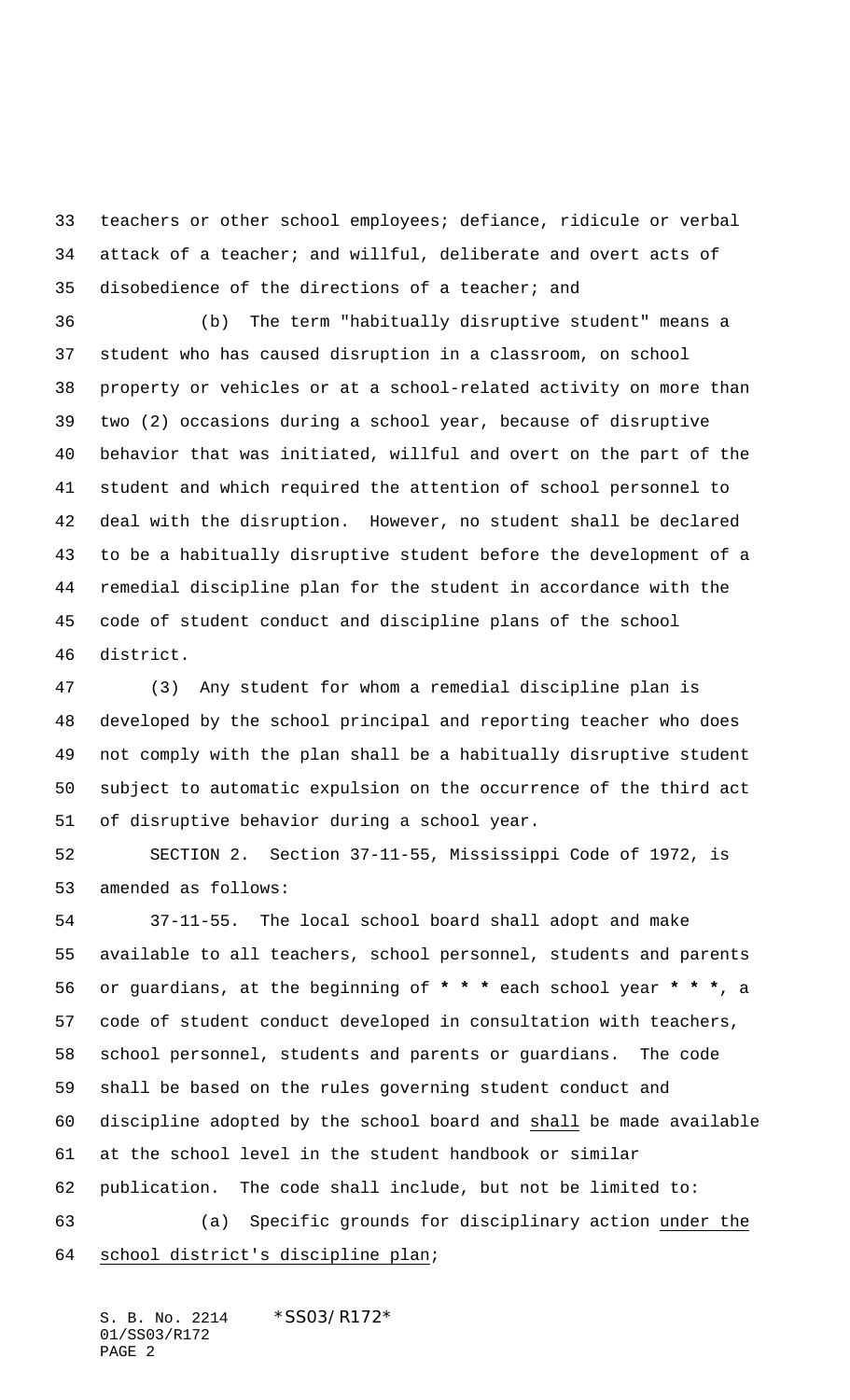(b) Procedures to be followed for acts requiring discipline, including suspensions and expulsion, which comply with due process requirements; **\* \* \*** (c) An explanation of the responsibilities and rights of students with regard to attendance, respect for persons and property, knowledge and observation of rules of conduct, **\* \* \*** free speech and student publications, assembly, privacy and participation in school programs and activities; (d) An explanation of the students' right to learn in an environment that is conducive to the learning process and free from unnecessary student disruption; (e) Policies and procedures recognizing the teacher as the authority in classroom matters, and supporting that teacher in any decision in compliance with the written discipline code of conduct; such recognition shall include the right of the teacher to remove from the classroom any student who, in the professional judgment of the teacher, is disrupting the learning environment, 82 to a facility within the school where the student will remain

until the parent, guardian or custodian of the student is

87 are reached that no further disruption will be tolerated;

notified. The student may not be returned to the classroom until

a conference has been held with the parent, guardian or custodian

during which the disrupting behavior is discussed and agreements

 (f) Policies and procedures for dealing with a student 89 who causes a disruption in the classroom, on school property or

vehicles, or at school-related activities;

 (g) Procedures for the development of remedial discipline plans by the school principal and reporting teacher for a student who causes a disruption in the classroom, on school

property or vehicles, or at school-related activities for a second

95 time during the school year;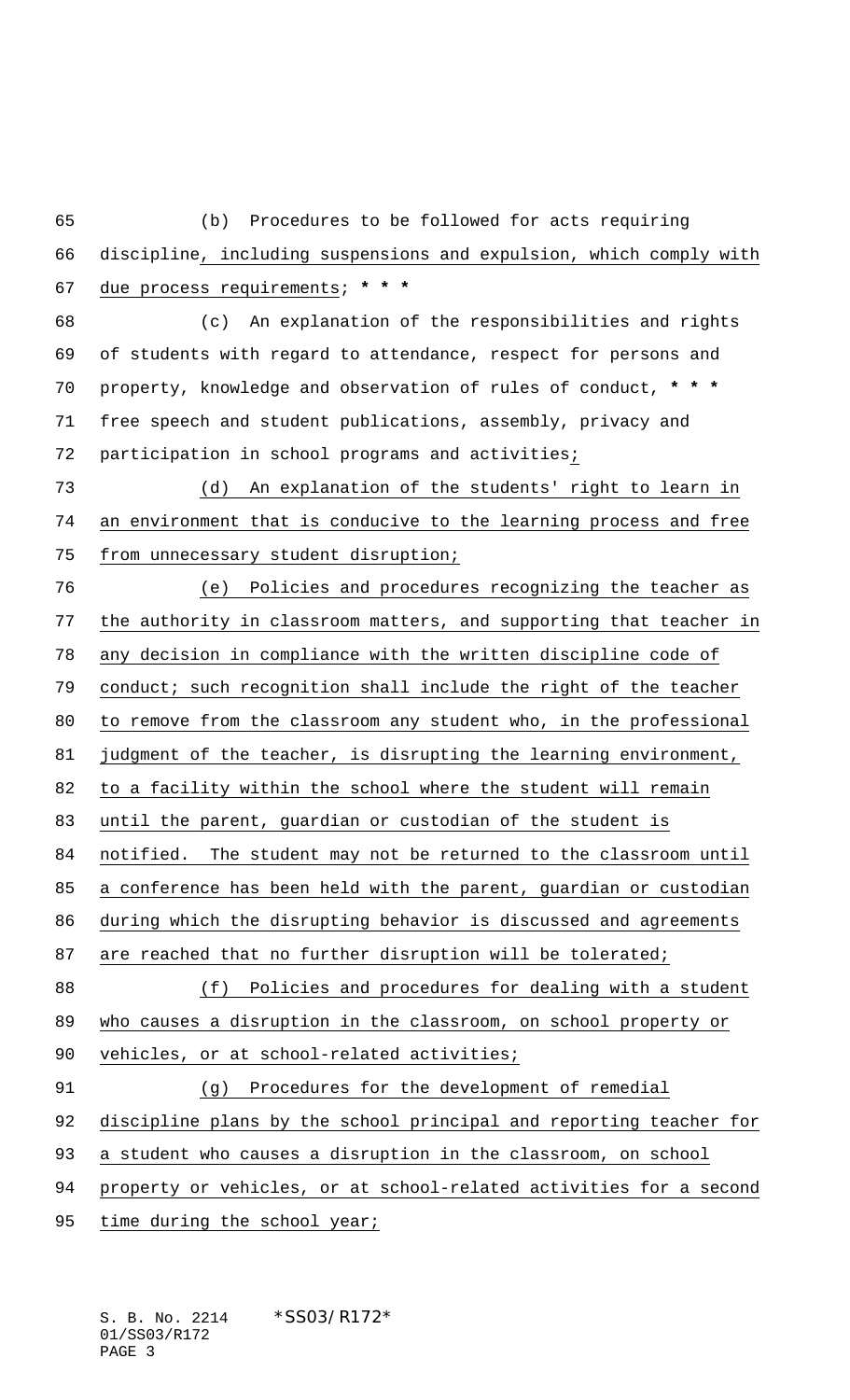(h) Policies and procedures for the use of acts of reasonable and appropriate physical intervention or force in 98 dealing with disruptive students; and 99 (i) Policies and procedures specifically concerning gang-related activities in the school, on school property or vehicles, or at school-related activities. SECTION 3. Section 37-11-53, Mississippi Code of 1972, is amended as follows: 37-11-53. (1) A copy of the school district's discipline plan shall be distributed to each student enrolled in the district, and the parents, guardian or custodian of such student shall sign a statement verifying that they have been given notice of the discipline policies of their respective school district. The school board shall have its official discipline plan and code of student conduct legally audited on an annual basis to insure that its policies and procedures are currently in compliance with applicable statutes, case law and state and federal constitutional provisions. As part of the legal audit first occurring after the effective date of Senate Bill No. 2214, 2001 Regular Session, the provisions of this section and Sections 37-11-54 and 37-11-55 shall be fully incorporated into the school district's discipline plan and code of student conduct. (2) All discipline plans of school districts shall include, but not be limited to, the following: (a) A parent, guardian or custodian of a compulsory-school-age child enrolled in a public school district shall be responsible financially for his or her minor child's 123 destructive acts against school property or persons; (b) A parent, guardian or custodian of a compulsory-school-age child enrolled in a public school district may be requested to appear at school by an appropriate school official for a conference regarding acts of the child specified in

S. B. No. 2214 \* SS03/R172\* 01/SS03/R172 PAGE 4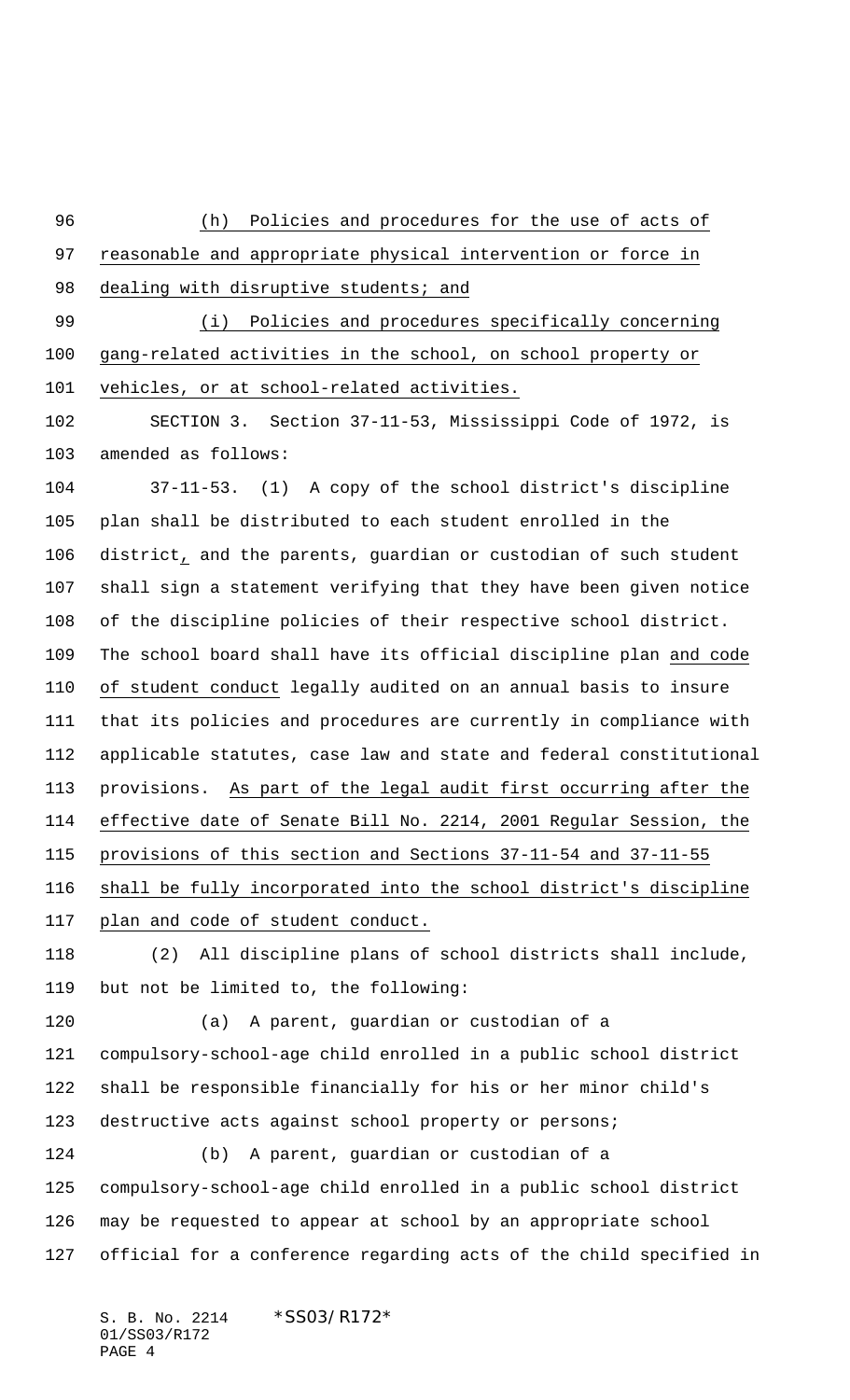paragraph (a) of this subsection, or for any other discipline conference regarding the acts of the child;

 (c) Any parent, guardian or custodian of a compulsory-school-age child enrolled in a school district who refuses or willfully fails to attend such discipline conference specified in paragraph (b) of this section may be summoned by proper notification by the superintendent of schools and be required to attend such discipline conference; and

 (d) A parent, guardian or custodian of a compulsory-school-age child enrolled in a public school district shall be responsible for any criminal fines brought against such student for unlawful activity as defined in Section 37-11-29 occurring on school grounds.

 (3) Any parent, guardian or custodian of a compulsory-school-age child who (a) fails to attend a discipline conference to which such parent, guardian or custodian has been summoned under the provisions of this section, or (b) refuses or willfully fails to perform any other duties imposed upon him or her under the provisions of this section, shall be guilty of a misdemeanor and, upon conviction, shall be fined not to exceed Two Hundred Fifty Dollars (\$250.00).

 (4) Any public school district shall be entitled to recover damages in an amount not to exceed Twenty Thousand Dollars (\$20,000.00), plus necessary court costs, from the parents of any minor under the age of eighteen (18) years and over the age of six (6) years, who maliciously and willfully damages or destroys property belonging to such school district. However, this section shall not apply to parents whose parental control of such child has been removed by court order or decree. The action authorized in this section shall be in addition to all other actions which the school district is entitled to maintain and nothing in this section shall preclude recovery in a greater amount from the minor

S. B. No. 2214 \* SS03/R172\* 01/SS03/R172 PAGE 5